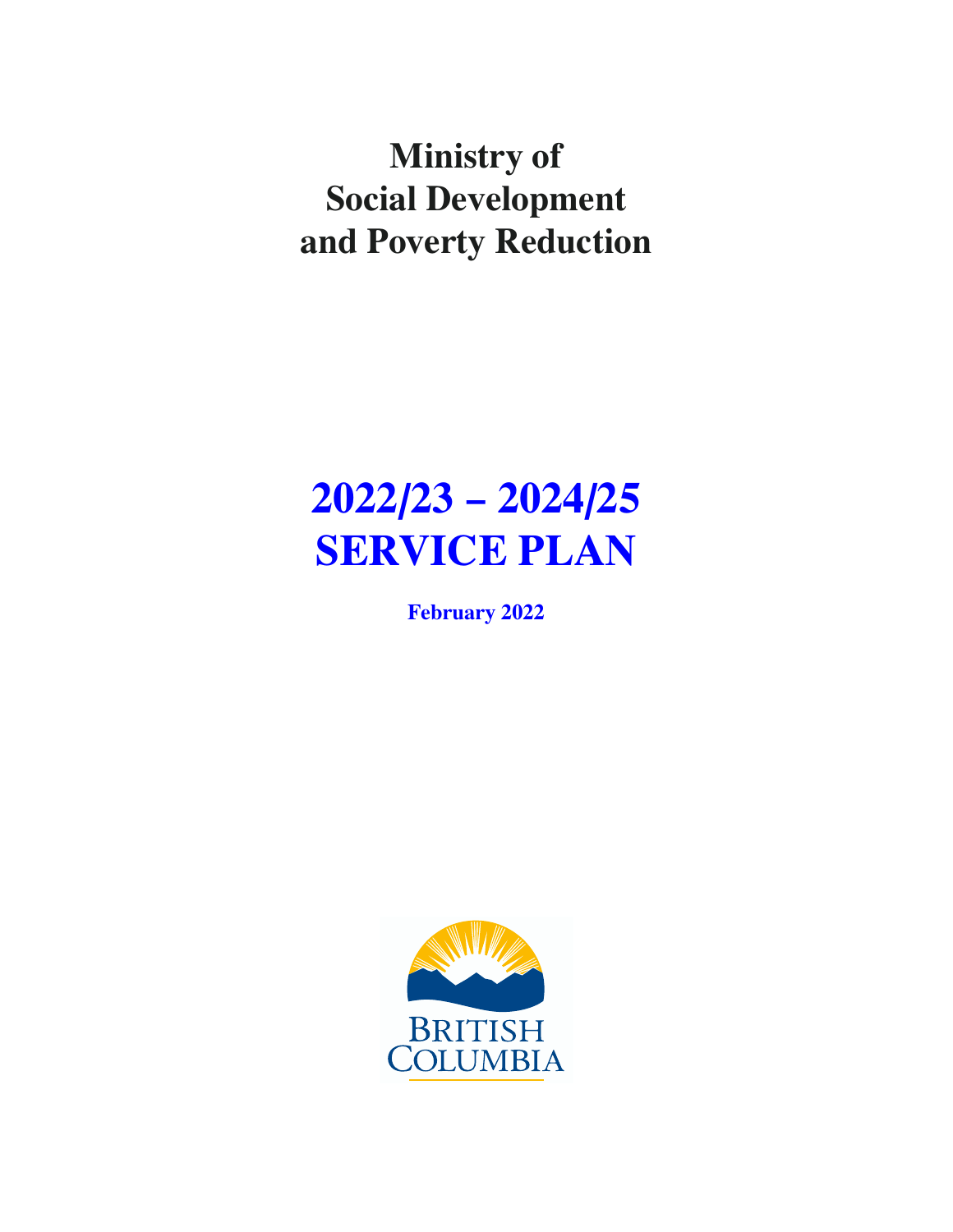For more information on the Ministry of Social Development and Poverty Reduction contact:

Ministry of Social Development and Poverty Reduction STN PROV GOVT Victoria BC V8W 9R2

1-866-866-0800

Or visit our website at

[www.gov.bc.ca/SDPR](https://www2.gov.bc.ca/gov/content/governments/organizational-structure/ministries-organizations/ministries/social-development-poverty-reduction)

Published by the Ministry of Social Development and Poverty Reduction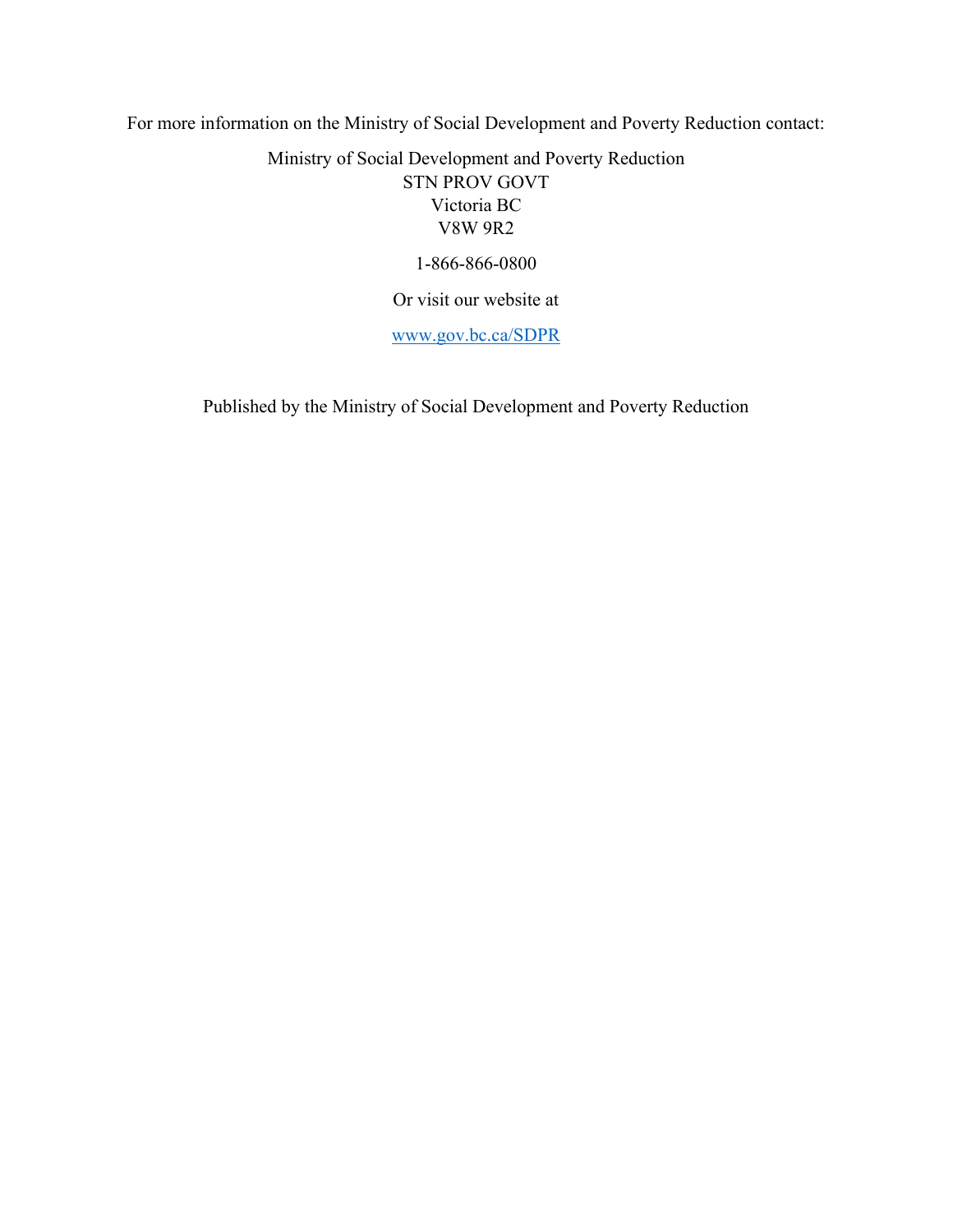# <span id="page-2-0"></span>**Minister's Accountability Statement**



The *Ministry of Social Development and Poverty Reduction 2022/23 – 2024/25 Service Plan* was prepared under my direction in accordance with the *[Budget Transparency and Accountability Act](https://www.bclaws.gov.bc.ca/civix/document/id/complete/statreg/00023_01)*. I am accountable for the basis on which the plan has been prepared.

Mhmois

Honourable Nicholas Simons Minister of Social Development and Poverty Reduction February 22, 2022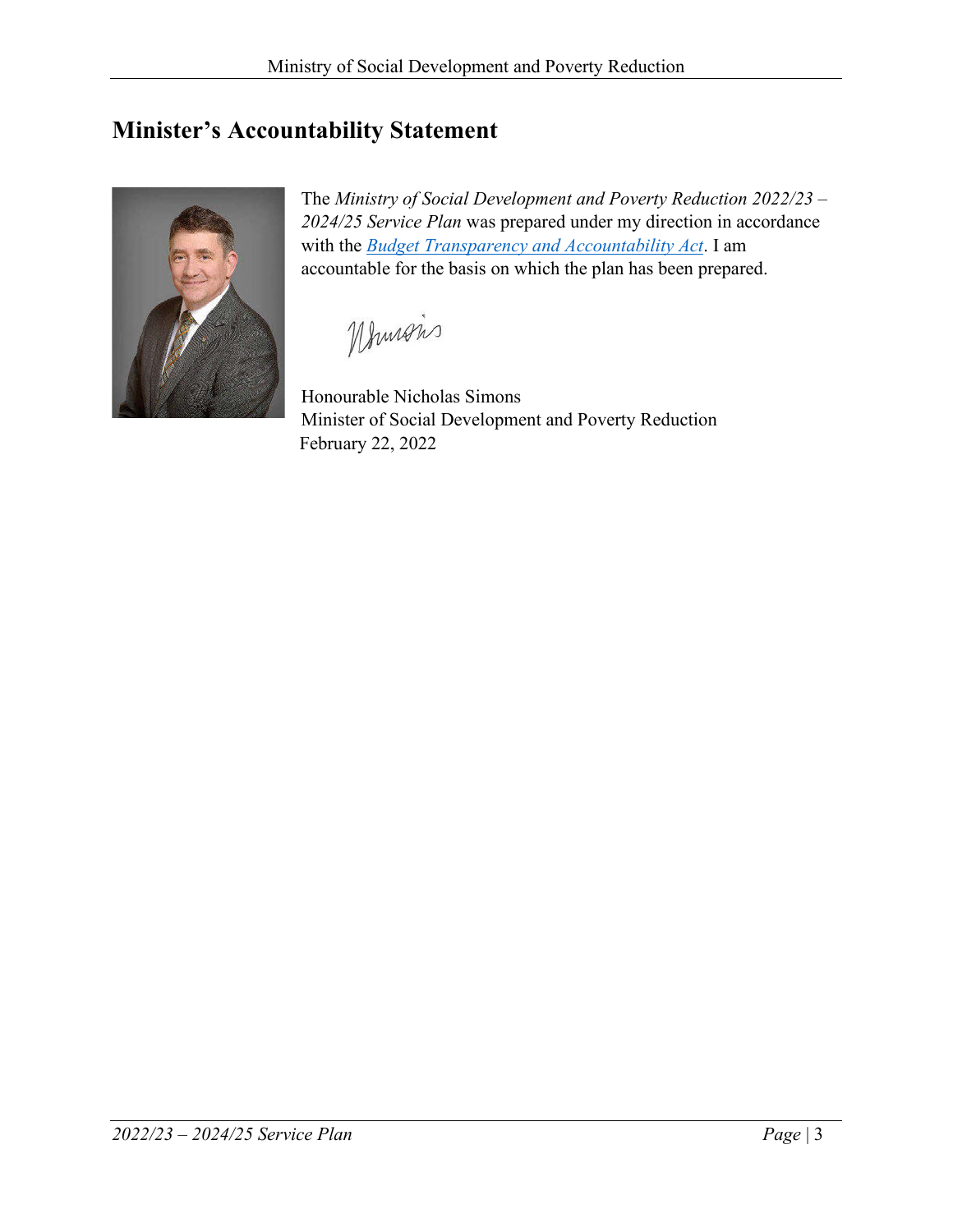# **Table of Contents**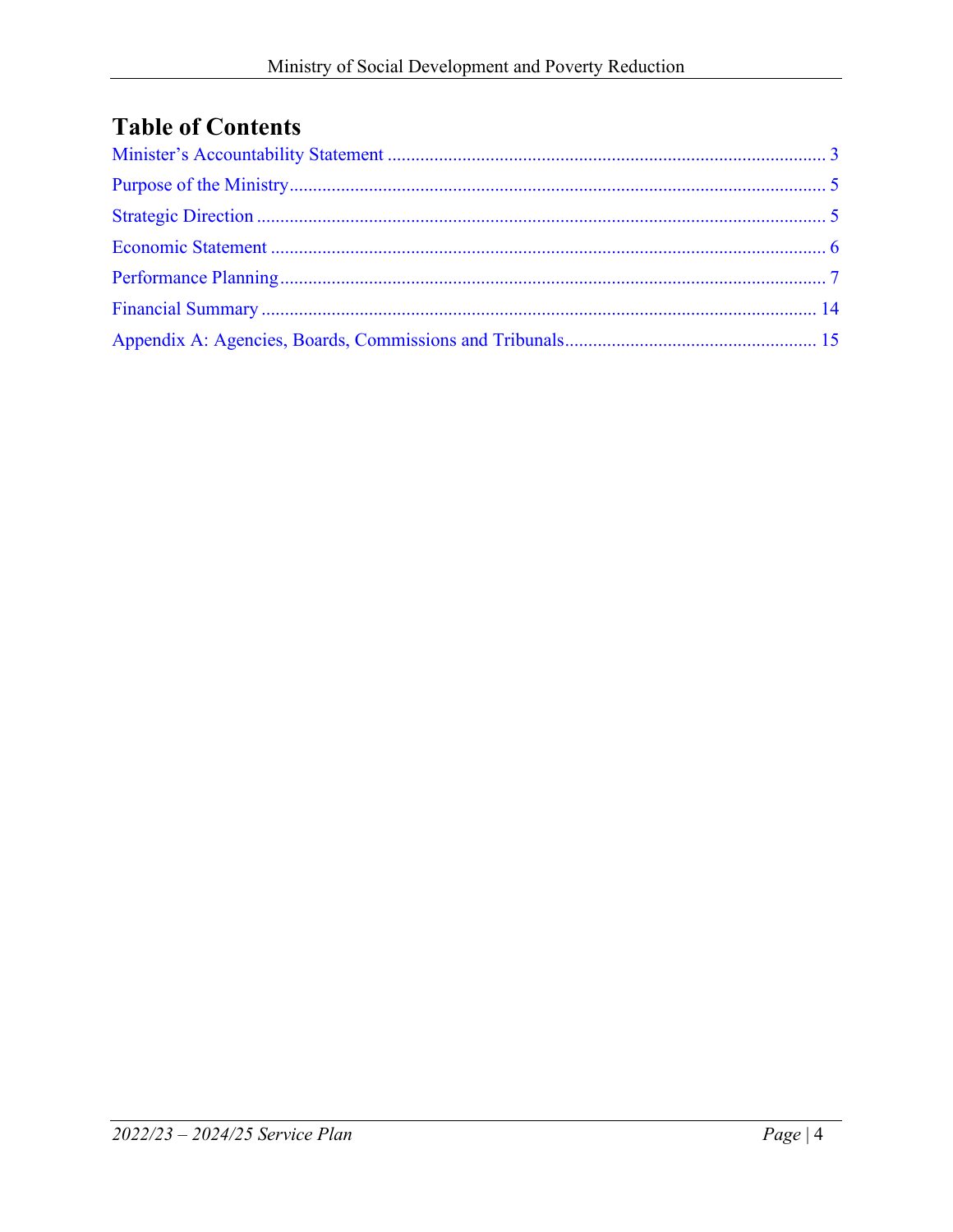# <span id="page-4-0"></span>**Purpose of the Ministry**

The Ministry of Social Development and Poverty Reduction [\(SDPR\)](https://www2.gov.bc.ca/gov/content/governments/organizational-structure/ministries-organizations/ministries/social-development-poverty-reduction) focuses on reducing poverty, creating opportunities and increasing inclusion. The purpose of the ministry is to provide strategic leadership and quality services that empower British Columbians in need to share in the Province's prosperity, to ensure that everyone has the opportunity to participate fully in their community and to reach their full potential.

SDPR is guided by five pieces of legislation: the *[Accessible British Columbia Act](https://www.leg.bc.ca/parliamentary-business/legislation-debates-proceedings/42nd-parliament/2nd-session/bills/third-reading/gov06-3)*, the *[Employment and Assistance Act](http://www.bclaws.ca/civix/document/id/complete/statreg/02040_01)*, the *[Employment and Assistance for Persons with Disabilities](http://www.bclaws.ca/civix/document/id/complete/statreg/02041_01)  [Act](http://www.bclaws.ca/civix/document/id/complete/statreg/02041_01)*, the *[Poverty Reduction Strategy Act](http://www.bclaws.ca/civix/document/id/complete/statreg/18040/search/CIVIX_DOCUMENT_ROOT_STEM:(poverty%20reduction)?2)*, and the *[Community Living Authority Act](http://www.bclaws.ca/civix/document/id/complete/statreg/04060_01)*. The Minister is responsible for the Crown corporation Community Living BC [\(CLBC\)](https://www.communitylivingbc.ca/) and is supported by the Parliamentary Secretary for Community Development and Non-Profits and the Parliamentary Secretary for Accessibility. The ministry's key responsibilities include:

- Leading development and implementation of TogetherBC: BC's Poverty Reduction [Strategy;](https://www2.gov.bc.ca/assets/gov/british-columbians-our-governments/initiatives-plans-strategies/poverty-reduction-strategy/togetherbc.pdf)
- Supporting the work of the Attorney General and Minister responsible for Housing and other government initiatives to address the needs of people experiencing homelessness in British Columbia;
- Providing income, disability and supplemental assistance to people in need;
- Creating and implementing strategies to increase food security for people in need;
- Creating a multi-sector Period Poverty Task Force to develop a long-term response to period poverty in B.C.;
- Providing an integrated system of employment programs, services and supports to all British Columbians through [WorkBC;](https://www.workbc.ca/)
- Leading implementation of the Accessible B.C. Act with the goal to identify, remove and prevent barriers for people with disabilities in B.C.;
- Working with community, business and government partners to increase accessibility, employment, independence and inclusion for individuals with disabilities;
- Working to advocate for the charitable and non-profit sector and ensure that it is engaged and supported through the COVID-19 pandemic and into recovery;
- Leading collaborative engagement through the [Social Services Sector Roundtable](https://www2.gov.bc.ca/gov/content/governments/about-the-bc-government/initiatives/social-services-sector-roundtable) to help strengthen the important community social services that people count on every day; and
- Through [Community Living BC,](https://www.communitylivingbc.ca/) continue working on the Re-imagining Community [Inclusion](https://www2.gov.bc.ca/assets/gov/british-columbians-our-governments/organizational-structure/ministries-organizations/social-development-poverty-reduction/re-imagining-community-inclusion-march-2019.pdf) Initiative to improve services for adults with developmental disabilities and their families.

# <span id="page-4-1"></span>**Strategic Direction**

In 2022/2023, the Government of British Columbia will continue its whole-of-government response to the COVID-19 pandemic with a focus on protecting the health, social and economic well-being of British Columbians. Building on our economic, environmental, and social strengths while looking to seize opportunities to improve outcomes for all British Columbians will be an important aspect of each ministry's work as we respond to COVID-19 and recover from devastating floods and wildfires. The policies, programs and projects developed over the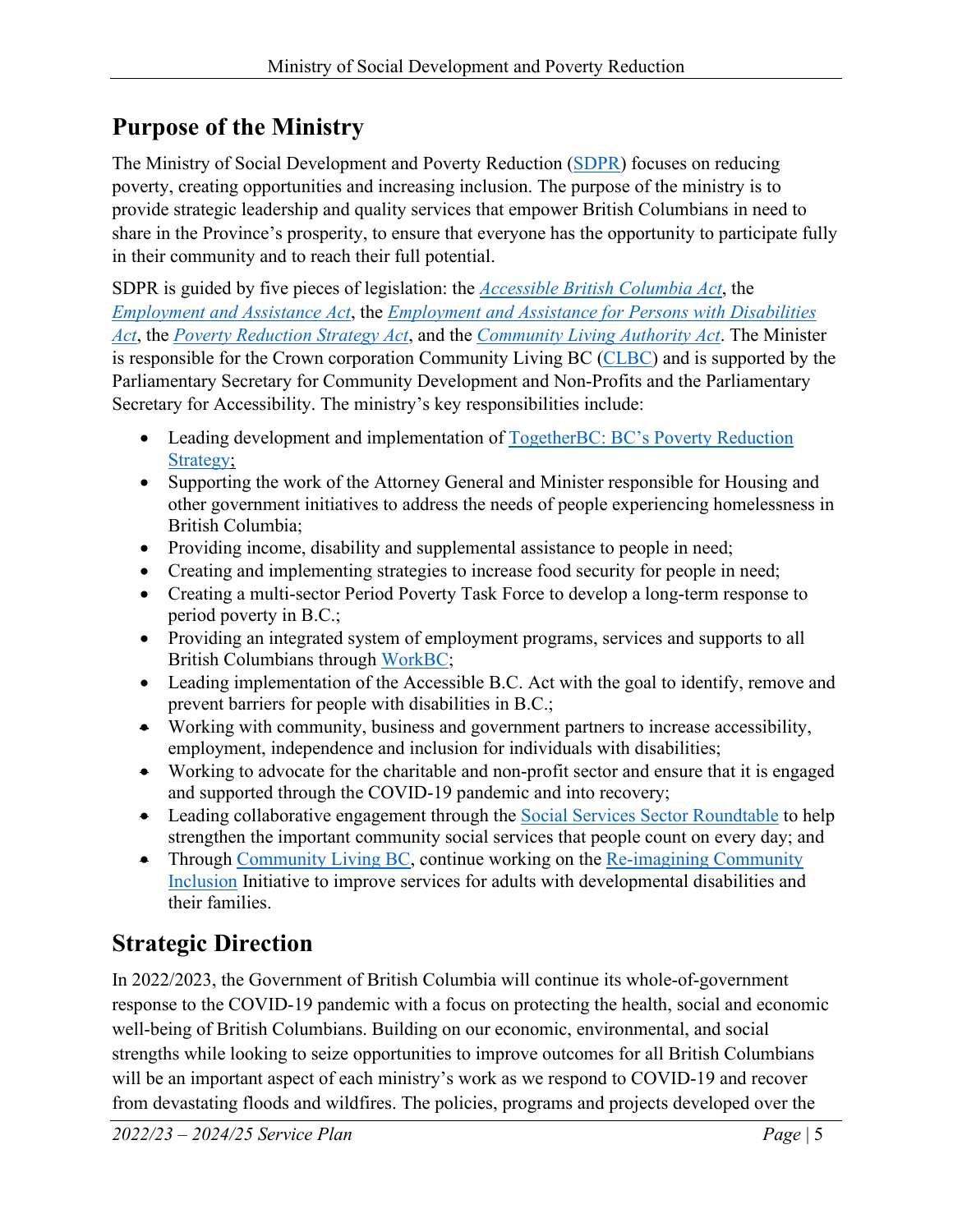course of this service plan period will align with the five foundational principles established by Government in 2020: putting people first; working toward lasting and meaningful reconciliation; supporting equity and anti-racism; ensuring a better future through fighting climate change and meeting our greenhouse gas reduction targets; and supporting a strong, sustainable economy that works for everyone.

This 2022/23 service plan outlines how the Ministry of Social Development and Poverty Reduction will support the government's priorities including the foundational principles listed above and selected action items identified in the [November 2020 Minister's Mandate Letter.](https://news.gov.bc.ca/files/SDPR-Simons-mandate.pdf)

# <span id="page-5-0"></span>**Economic Statement**

B.C.'s economy has rebounded from the impacts of the COVID-19 pandemic that began in 2020, despite significant pandemic variant and climate-related events. A strong health response, high vaccination rates, increased infrastructure investments and supports for British Columbians struggling through the pandemic has helped the province rebound. While the recovery has broadened over the past year, it remains uneven with sectors like tourism, hospitality and live recreation events not fully recovered. The path of the ongoing economic recovery in B.C. and its trading partners remains highly uncertain. However, rebuild efforts from the November 2021 floods are expected to provide some support to economic activity in the province. The Economic Forecast Council (EFC) estimates that B.C. real GDP expanded by 5.1 per cent in 2021 and expects growth of 4.2 per cent in 2022 and 2.7 per cent in 2023. Meanwhile for Canada, the EFC projects national real GDP growth of 4.1 per cent in 2022 and 2.8 per cent in 2023, following an estimated gain of 4.7 per cent in 2021. As such, B.C.'s economic growth is expected to be broadly in line with the national average in the coming years. The pandemic has increased risks to B.C.'s economic outlook, such as the emergence of further variants of concern, inflationary supply chain disruptions, extended travel restrictions, and the continued impact of the slower recovery in some sectors of the B.C. economy. Further risks include ongoing uncertainty regarding global trade policies, and lower commodity prices.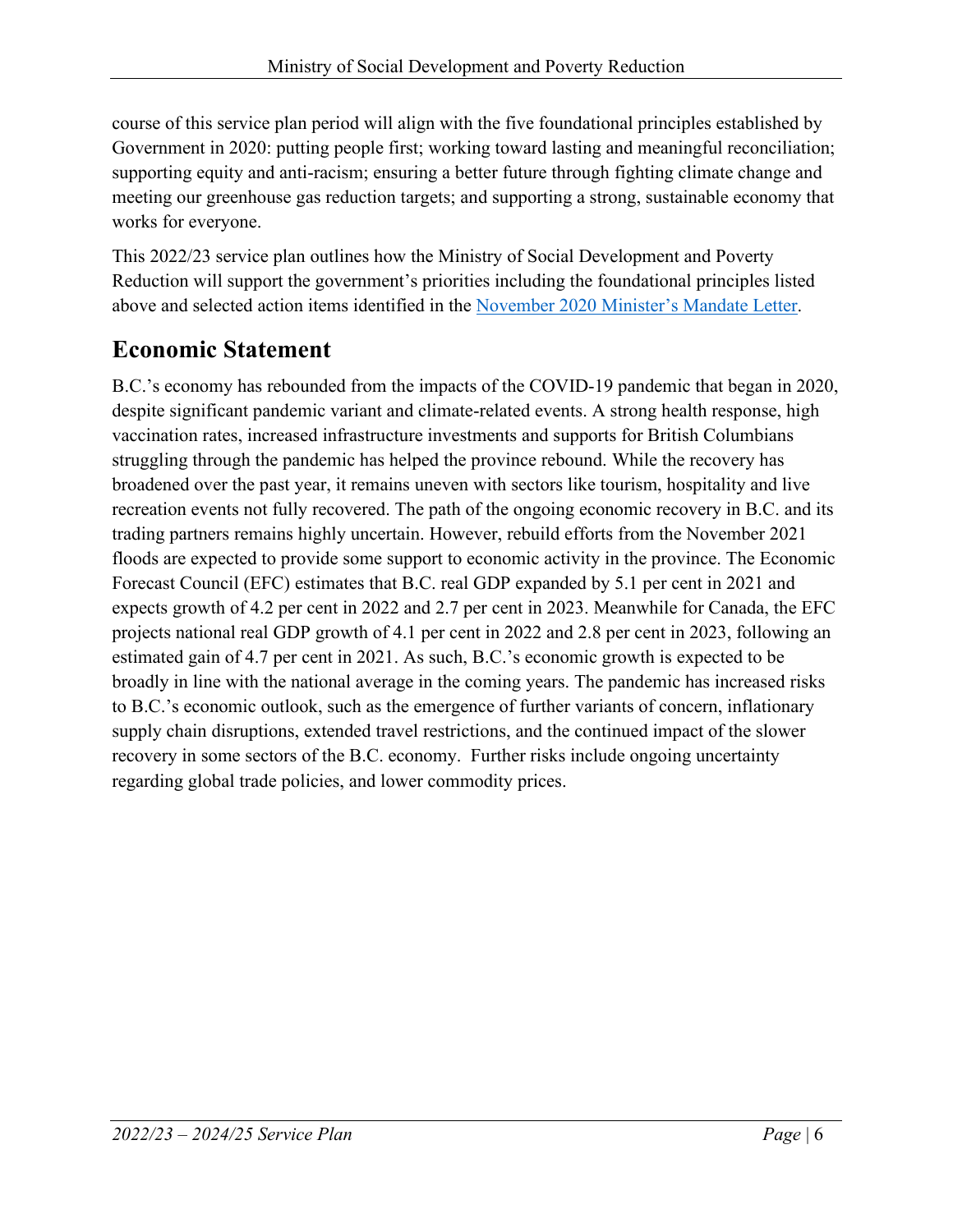# <span id="page-6-0"></span>**Performance Planning**

# **Goal 1: Reduce Poverty in British Columbia**

## **Objective 1.1: Implement the cross-government, province-wide Poverty Reduction Strategy**

## **Key Strategies**

- Implement [TogetherBC,](https://www2.gov.bc.ca/gov/content/governments/about-the-bc-government/poverty-reduction-strategy) the comprehensive, cross-government Poverty Reduction Strategy addressing key areas of need including housing, families, children and youth, education, employment, income supports, and other social supports, aiming to meet statutory targets to reduce the overall poverty rate by 25% and poverty rate of children by 50% by 2024;
- Produce an annual report on the actions taken to implement the strategy, the effects of the strategy on poverty reduction, and any progress made toward the targets in the previous calendar year;
- Engage with the Minister's Poverty Reduction Advisory Committee, which advises the Minister on matters relating to poverty reduction and prevention;
- Create and implement initiatives to increase food security for people in need and create a multi-sectoral Period Poverty Task Force to develop a comprehensive long-term response to period poverty in B.C.; and
- Review existing government income support programs for opportunities to improve access and delivery, guided by feedback from users and the basic income panel's recommendations as outlined in their final report Covering all the Basics: Reforms for a [More Just Society](https://bcbasicincomepanel.ca/wp-content/uploads/2021/01/Final_Report_BC_Basic_Income_Panel.pdf) (released January 28, 2021).

| <b>Performance Measure(s)</b>             | 2016 Baseline | 2019 Actual | 2020-24 Target |
|-------------------------------------------|---------------|-------------|----------------|
| 1.1a Total Poverty Reduction <sup>1</sup> | 15.3%         | 10.8%       | 11.5%          |
| 1.1b Child Poverty Rate <sup>1</sup>      | $17.0\%$      | 7.2%        | $8.5\%$        |

Data source: Statistics Canada. Table [11-10-0135-01 Low-income statistics by age, sex and economic family type.](https://www150.statcan.gc.ca/t1/tbl1/en/tv.action?pid=1110013501)<br><sup>1</sup> The legislated targets are based on calendar years (not fiscal years) and reflect a 25% reduction in the r overall poverty and a 50% reduction in the rate of child poverty from 2016 data. The most recent federal data released in March 2021 provides low-income statistics for 2019.

# **Linking Performance Measure to Objective**

These measures reflect the official poverty statistics produced by Statistics Canada using the current Market Basket Measure, also referred to as Canada's Official Poverty Line. Lower poverty rates mean that government investments to help people living in low income and to improve the economy are reducing both poverty levels and rates. Monitoring poverty rates across vulnerable populations will lead to better targeting of investments and will help government achieve its poverty reduction targets.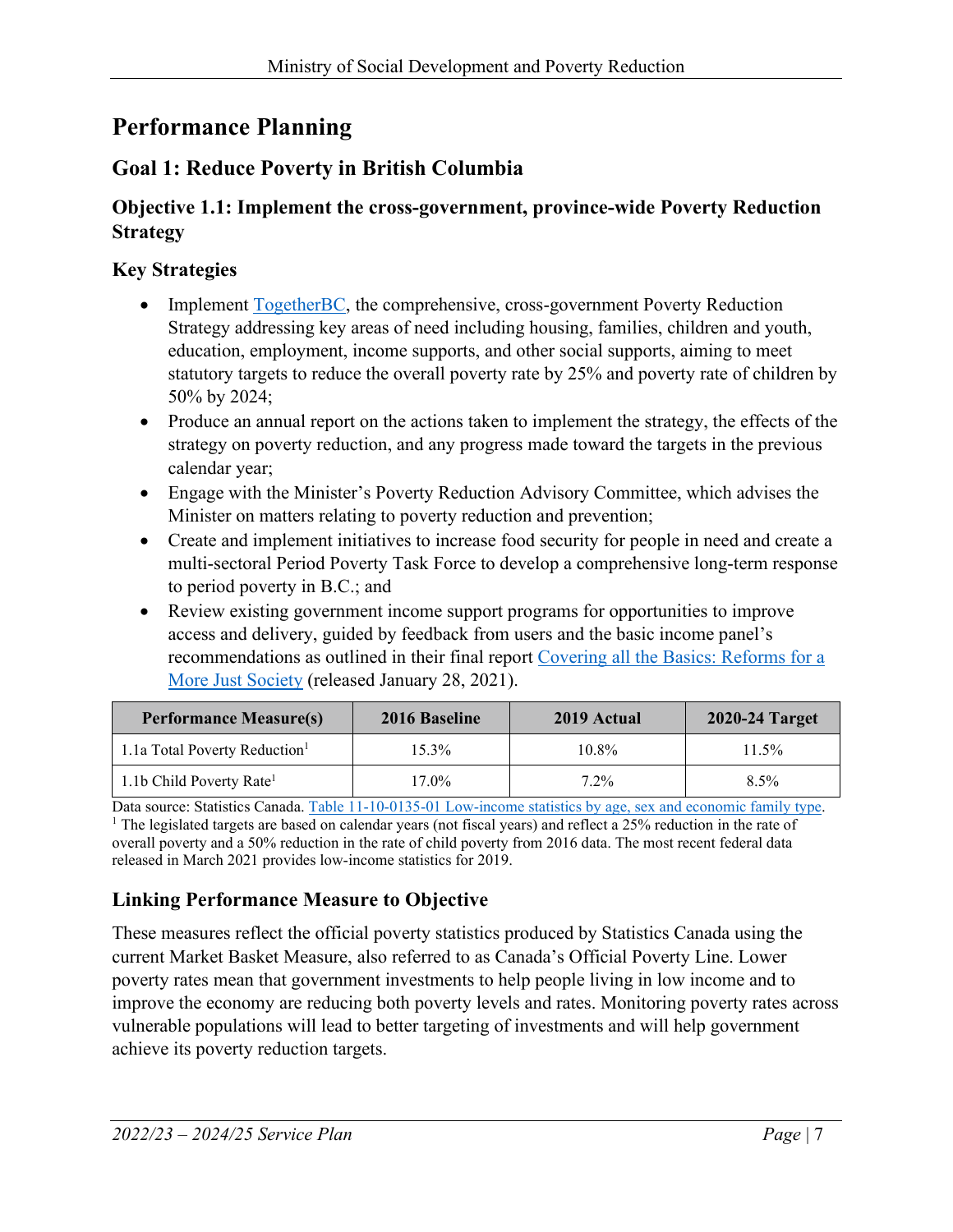### **Discussion**

The *Poverty Reduction Strategy Act* sets out legislated targets for the reduction of both the overall poverty rate and the poverty rate for children by 2024. The *Poverty Reduction Strategy Act* also requires annual reporting on the Strategy – including progress made towards the legislated targets. The [second annual report](https://www2.gov.bc.ca/assets/gov/british-columbians-our-governments/organizational-structure/ministries-organizations/social-development-poverty-reduction/togetherbc-report-2020.pdf) was released on October 4, 2021.

In March 2021, the largest ever permanent rate increase to income and disability assistance was announced (\$175/month) to support the transition from temporary COVID crisis funding to recovery and permanent assistance changes. B.C. also introduced the first rate increase to the Senior's Supplement since its creation in 1987 (\$50/month) as well as a \$20/month increase to the Comforts Allowance for those on income assistance living in special care facilities.

According to the most recent federal statistics on low income, British Columbia has achieved both targets set out in the *Poverty Reduction Strategy Act* based on 2019 data. However, British Columbia must maintain this success to 2024 to meet the requirements as set out in the *Poverty Reduction Strategy Act*. The COVID-19 pandemic has caused a significant shock to the labour market, and the long-term impact of the pandemic on poverty rates is currently uncertain. These impacts are expected to be better understood with the release of the 2020 low-income statistics in 2022.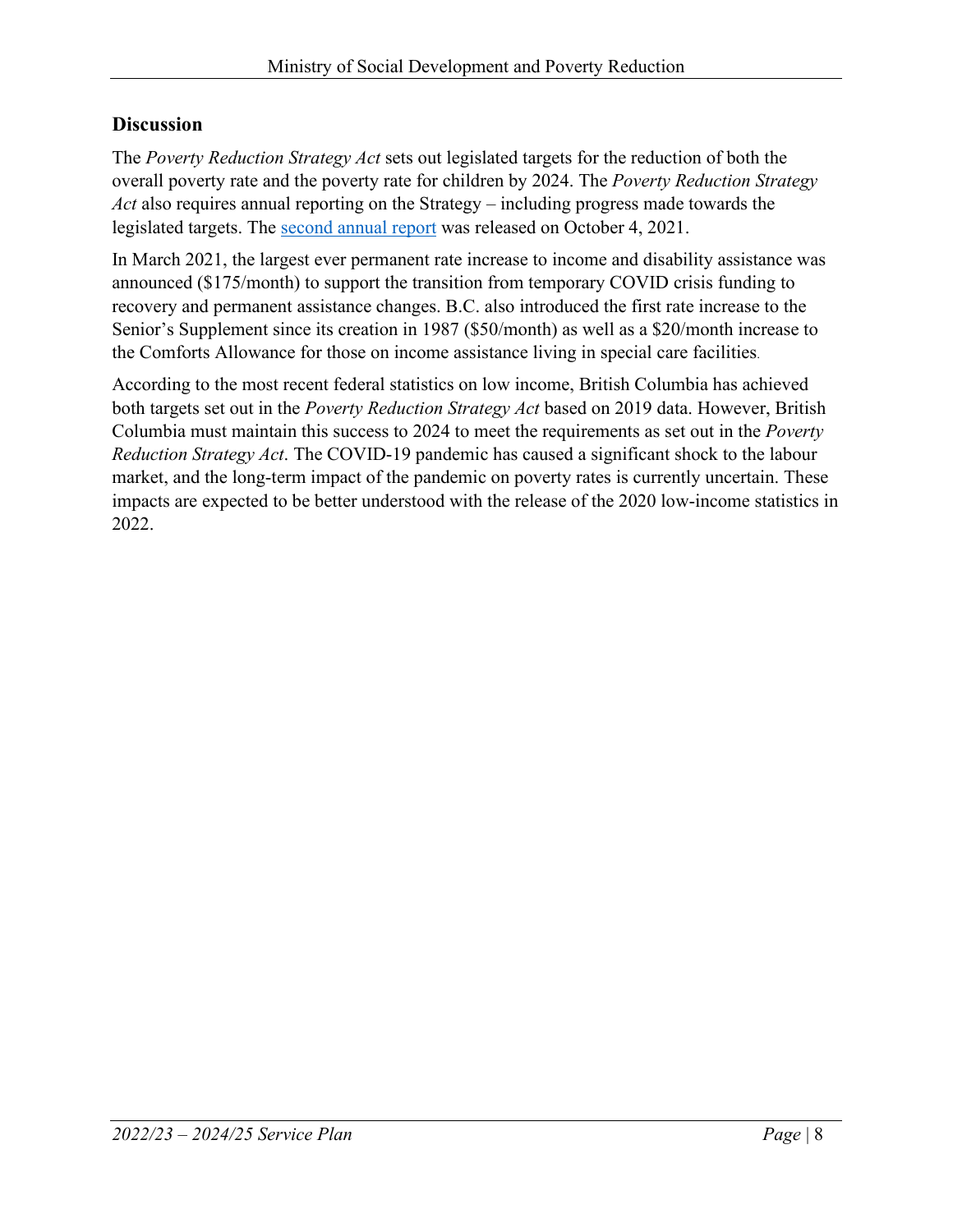# **Goal 2: British Columbians in need have services, supports and opportunities that make life better**

## **Objective 2.1: Deliver reliable, responsive, consistent, accessible and secure income and disability assistance services**

# **Key Strategies**

- Consider the diverse needs of clients to improve the quality and responsiveness of income assistance services;
- Increase community presence through expanded outreach by Community Integration Specialists, working collaboratively with community partners including expanding the use of mobile technology to support service delivery;
- Continue to expand and improve digital self-service options including usability improvements and better client accessibility;
- Regularly monitor client feedback and satisfaction to help improve services; and
- Ensure administrative fairness through the provision of an effective and efficient reconsideration and appeal system.

| <b>Performance Measure(s)</b>                | 2020/21         | 2021/22         | 2022/23              | 2023/24       | 2024/25       |
|----------------------------------------------|-----------------|-----------------|----------------------|---------------|---------------|
|                                              | <b>Baseline</b> | <b>Forecast</b> | <b>Target</b>        | <b>Target</b> | <b>Target</b> |
| 2.1 Number of clients using My<br>Self-Serve | 97.543          | 103,300         | 104,000 <sup>1</sup> | 105,000       | 106,000       |

Data source: Service Delivery Division, Ministry of Social Development and Poverty Reduction

<sup>1</sup> The 2022/23 and 2023/24 targets have been updated from the 2021/21 Service Plan

# **Linking Performance Measure to Objective**

This measure reflects the number of ministry clients using [My Self Serve,](https://myselfserve.gov.bc.ca/) the ministry's online service portal. Targets can be achieved through increased marketing and robust communication. An increase in this number means that more clients are accessing income assistance services through the most flexible and efficient means available.

# **Discussion**

The ministry continued to promote My Self Serve during the pandemic and extreme weather events that occurred in 2021/2022, which resulted in more clients using this online service portal than forecasted. The ministry has updated the future year targets to reflect this higher usage in 2021/22 and continuing efforts to improve digital self-service options.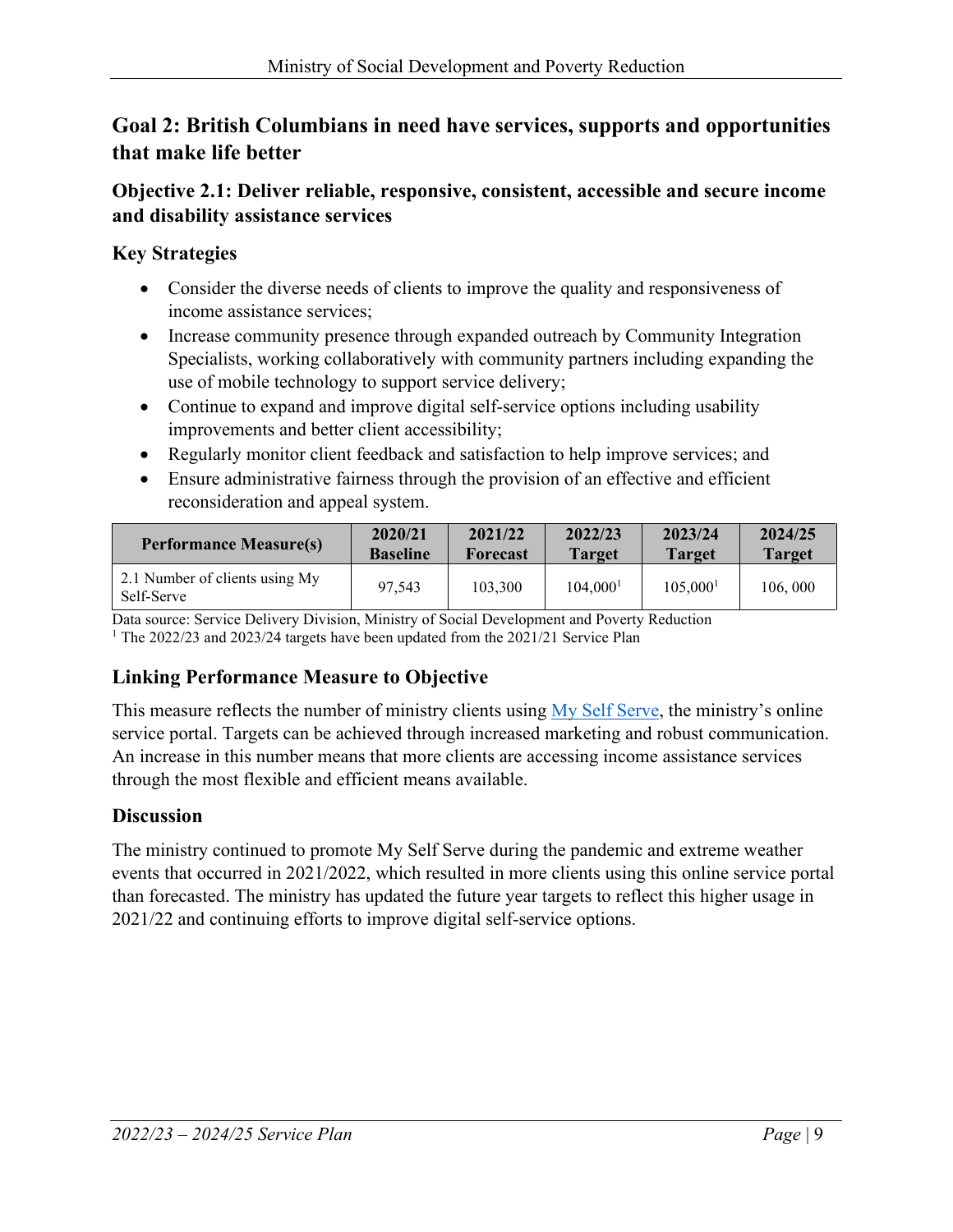# **Objective 2.2: WorkBC Employment Services clients achieve employment**

#### **Key Strategies**

- Adapt programming and service delivery to maximize access to employment services and supports for British Columbians with diverse needs while protecting the health and safety of clients and staff during the COVID-19 crisis and economic recovery;
- Provide access to training and employment supports that will increase economic opportunities;
- Work collaboratively with partner ministries, employers and employer associations to ensure ministry employment programs and supports are aligned with the needs of individuals and the changing labour market, especially sectors and employers hardest-hit by COVID-19;
- Implement awareness and information campaigns to enhance the recognition and consistent knowledge of the suite of services available through the [network of WorkBC](https://www.workbc.ca/employment-services/workbc-centres.aspx)  [Centres](https://www.workbc.ca/employment-services/workbc-centres.aspx) across B.C.; and
- Promote awareness of the [Community and Employer Partnerships](https://www.workbc.ca/employment-services/community-and-employer-partnerships.aspx) (CEP) program to support inclusive economic recovery in B.C. communities following COVID-19, wildfires, floods and other labour market events to improve employment outcomes for unemployed British Columbians.

| <b>Performance Measure(s)</b>                                | 2020/21         | 2021/22             | 2022/23       | 2023/24       | 2024/25       |
|--------------------------------------------------------------|-----------------|---------------------|---------------|---------------|---------------|
|                                                              | <b>Baseline</b> | <b>Forecast</b>     | <b>Target</b> | <b>Target</b> | <b>Target</b> |
| 2.1 Number of clients who achieve<br>employment <sup>1</sup> | 12.900          | 13,500 <sup>2</sup> | 20,000        | 24,000        | 28,300        |

Data source: Employment and Labour Market Services Division, Ministry of Social Development and Poverty Reduction

<sup>1</sup> Employment is defined as a full-time job (30 or more hours/week) or a part-time job (when part-time employment is desired; less than 30 hours/week), or self-employment (business is implemented and considered operational), after WorkBC services and/or supports.

2 The 2021/22 forecast has changed significantly compared to the target identified in the 2019/20 Service Plan. The original target was set with the expectation of an expeditious labour market recovery in a period of economic uncertainty.

#### **Linking Performance Measure to Objective**

This measure captures the number of British Columbians who achieve employment after receiving services and/or supports through WorkBC Employment Services (both self-serve and case managed). Since April 1, 2019, 55% of case managed clients obtained employment after receiving case managed services by WorkBC Employment Services and at least 23% of selfserve clients obtained employment after receiving assistance through WorkBC.

#### **Discussion**

In fiscal 2021/22 there continues to be uncertainty regarding the evolution of the COVID-19 pandemic, including the need for ongoing provincial health measures, and the resulting impacts to the labour market. Overall employment in B.C. has recovered, with the 61.4% employment rate in December 2021 just shy of the 61.7% experienced in February 2020 prior to the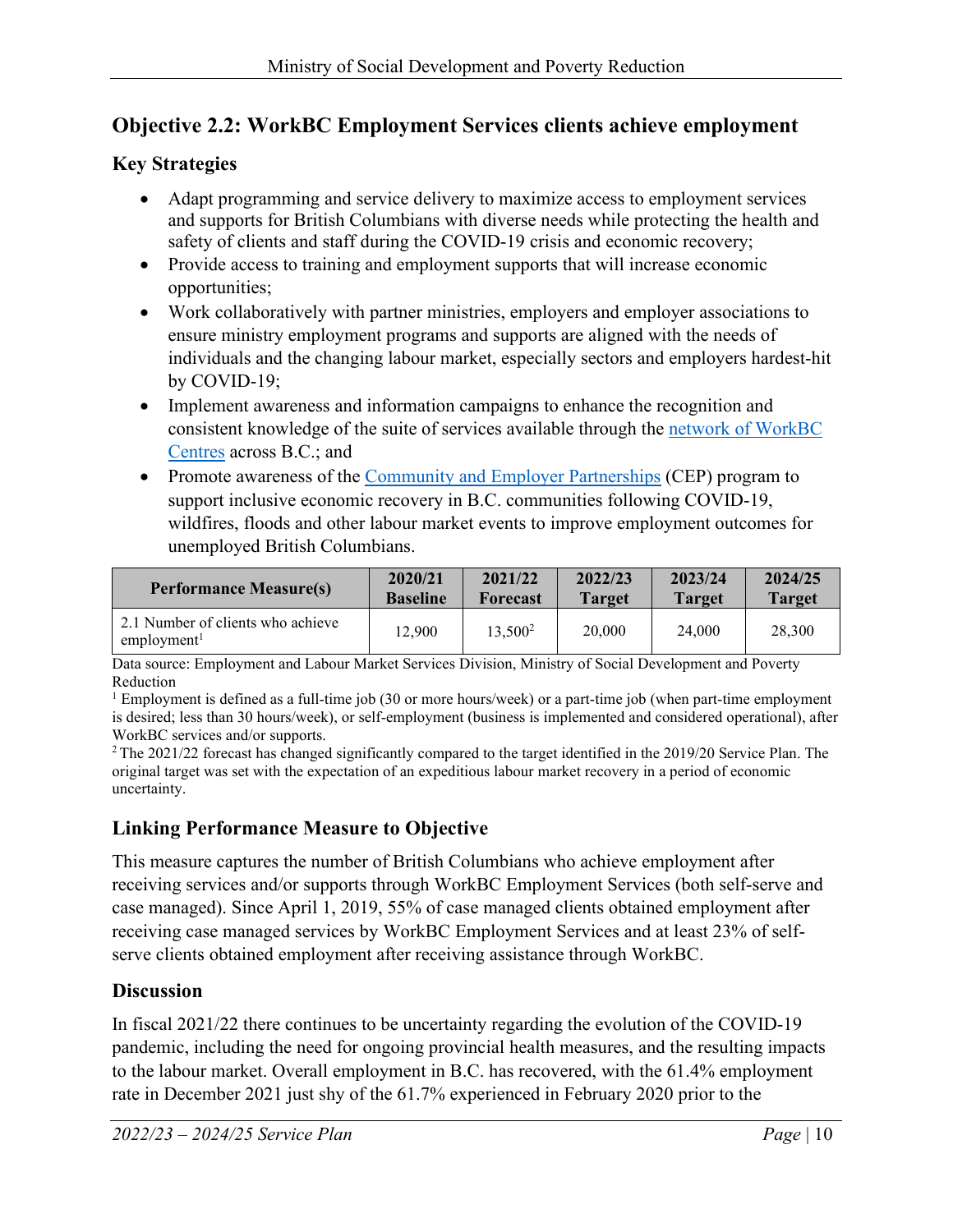pandemic. However, high-contact service industries are expected to take longer to recover and there are fewer jobs in lower skilled occupations. Over the last year employment in lower skilled occupations (requiring high school or less) was 57,000 below levels seen pre-pandemic. This creates challenges for income assistance clients as almost 75% of new starting Expected-to-Work cases have high school or less as their highest level of educational attainment.

Many unemployed individuals have been out of the labour market for an extended period of time. In December 2021, 26.4% of all unemployed in British Columbia had been unemployed for 27 or more weeks, double the rate of 12.8% in February 2020. This can lead to people needing more support and taking longer to acquire the necessary skills and experience to find new sustainable employment. In response, WorkBC adapted its strategies including expanding eligibility for services such as wage subsidy and skills enhancement.

An additional challenge is that there is a high number of job vacancies and people unemployed in B.C., indicating that there is a disconnect between employers who are wanting to hire and people wanting to work. In the third quarter of 2021 there were 158,000 job vacancies and 178,000 unemployed British Columbians. Over half of the job vacancies were in the sales and service sector and trade sectors, sectors where employment was also over 75,000 lower in December 2021 than before the recession.

Due to continued challenges presented by the COVID-19 pandemic, and the remaining uncertainty on the timing of recovery for some sectors, the targets for 2022/23 and 2023/24 have been adjusted to reflect a gradual return to pre-pandemic expectations. Targets are based on a blended forecast of future caseloads, historical trends of achieving employment, service duration and labour market changes. Adjustments are a result of the economic disruption, changes in Employment Insurance recipient caseloads, BC Employment and Assistance referral and acceptance rates, and current labour market conditions.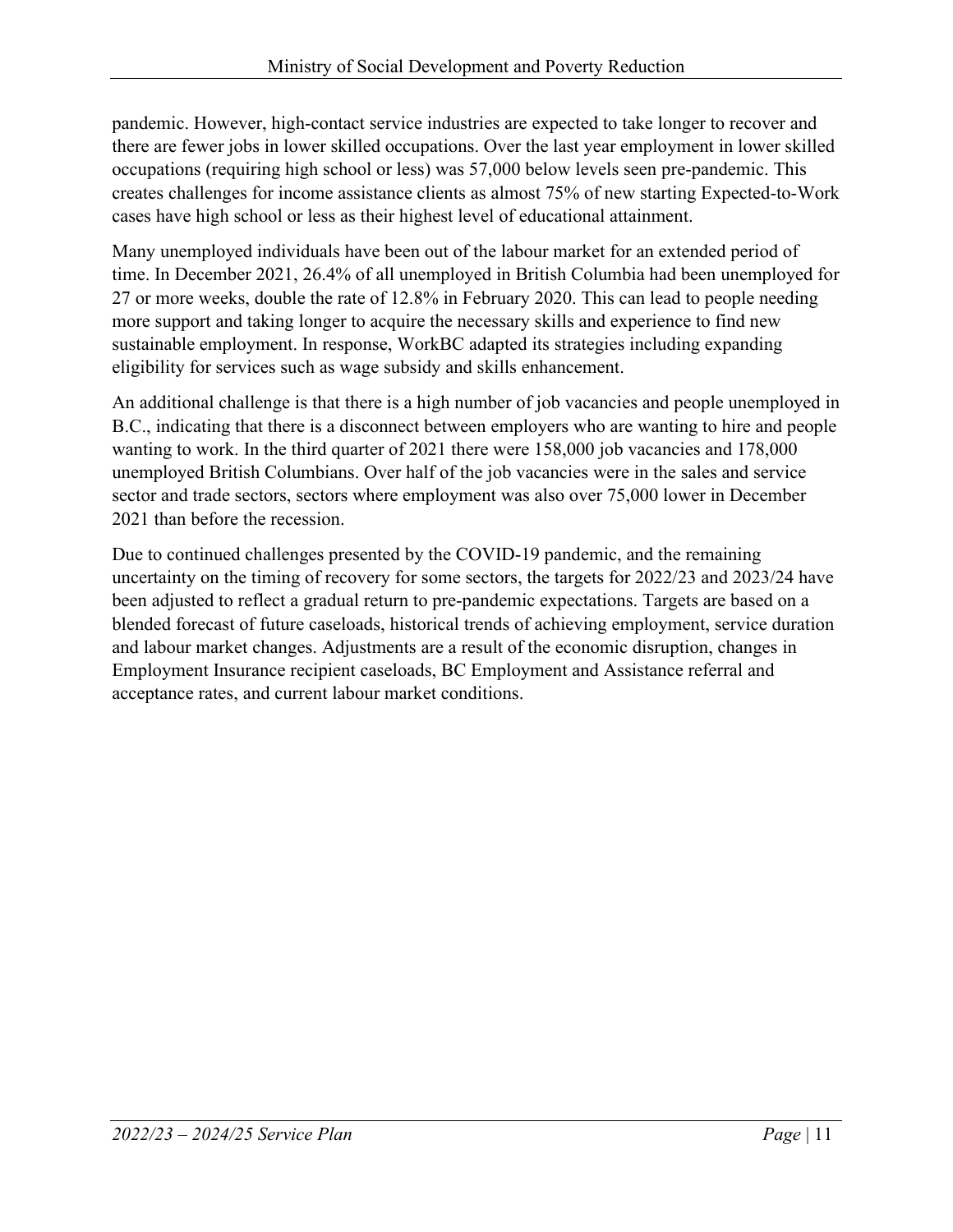# **Goal 3: Individuals with disabilities live, work and participate in their communities on an equal basis with all British Columbians**

## **Objective 3.1: Support a comprehensive and integrated system of supports and services for individuals with disabilities**

# **Key Strategies**

- Provide adults with disabilities access to responsive services that support them in participating as full citizens and in achieving improved outcomes;
- Continue to work with people with disabilities and their families, community stakeholders, public organizations and the business community to develop solutions and strategies that improve the lives of people with disabilities in British Columbia and engage stakeholders and the public to identify barriers and solutions to improving employment outcomes for people with disabilities;
- Support the Re-imagining Community Inclusion (RCI) Steering Committee in implementing the work plan in response to the [10-Year Re-imagining Community](https://www2.gov.bc.ca/assets/gov/british-columbians-our-governments/organizational-structure/ministries-organizations/social-development-poverty-reduction/re-imagining-community-inclusion-march-2019.pdf)  [Inclusion Roadmap](https://www2.gov.bc.ca/assets/gov/british-columbians-our-governments/organizational-structure/ministries-organizations/social-development-poverty-reduction/re-imagining-community-inclusion-march-2019.pdf) to help improve the lives of people with developmental disabilities;
- Monitor and support the transition process for youth with special needs, who are entering adulthood, to ensure they access the ministry's disability assistance program and the adult community living services offered through Community Living BC; and
- Support the implementation of the *[Accessible British Columbia Act](https://www.leg.bc.ca/Pages/BCLASS-Legacy.aspx)* to ensure people with disabilities can meaningfully participate in their communities, including in employment.

| <b>Performance Measure(s)</b>                                                              | 2020/21         | 2021/22         | 2022/23       | 2023/24                                                        | 2024/25       |
|--------------------------------------------------------------------------------------------|-----------------|-----------------|---------------|----------------------------------------------------------------|---------------|
|                                                                                            | <b>Baseline</b> | <b>Forecast</b> | <b>Target</b> | <b>Target</b>                                                  | <b>Target</b> |
| 3.1a Total amount of earnings<br>exemptions reported by Persons<br>with Disabilities cases | $$129$ million  |                 |               | $$150$ million   \$168 million   \$170 million   \$173 million |               |

Data source: Research Branch, Ministry of Social Development and Poverty Reduction

# **Linking Performance Measure to Objective**

Employment provides meaningful participation and inclusion, as well as the ability for the Ministry's Persons with Disabilities clients to take advantage of earnings exemptions and increase their total income. An increase in the total amount of exempted earnings reported by these clients is an indicator that both participation in employment and incomes have improved.

#### **Discussion**

COVID-19 resulted in a significant economic downturn early in the pandemic but improvements in the economy have returned employment to pre-pandemic levels in many sectors. Additional funding provided for employment opportunities for Persons with Disabilities as a part of [StrongerBC,](https://strongerbc.gov.bc.ca/) B.C.'s Economic Recovery Plan, has helped many people impacted by the downturn to return to employment. However, the service sector continues to experience challenges, and this sector is a main employer for people on income and disability assistance.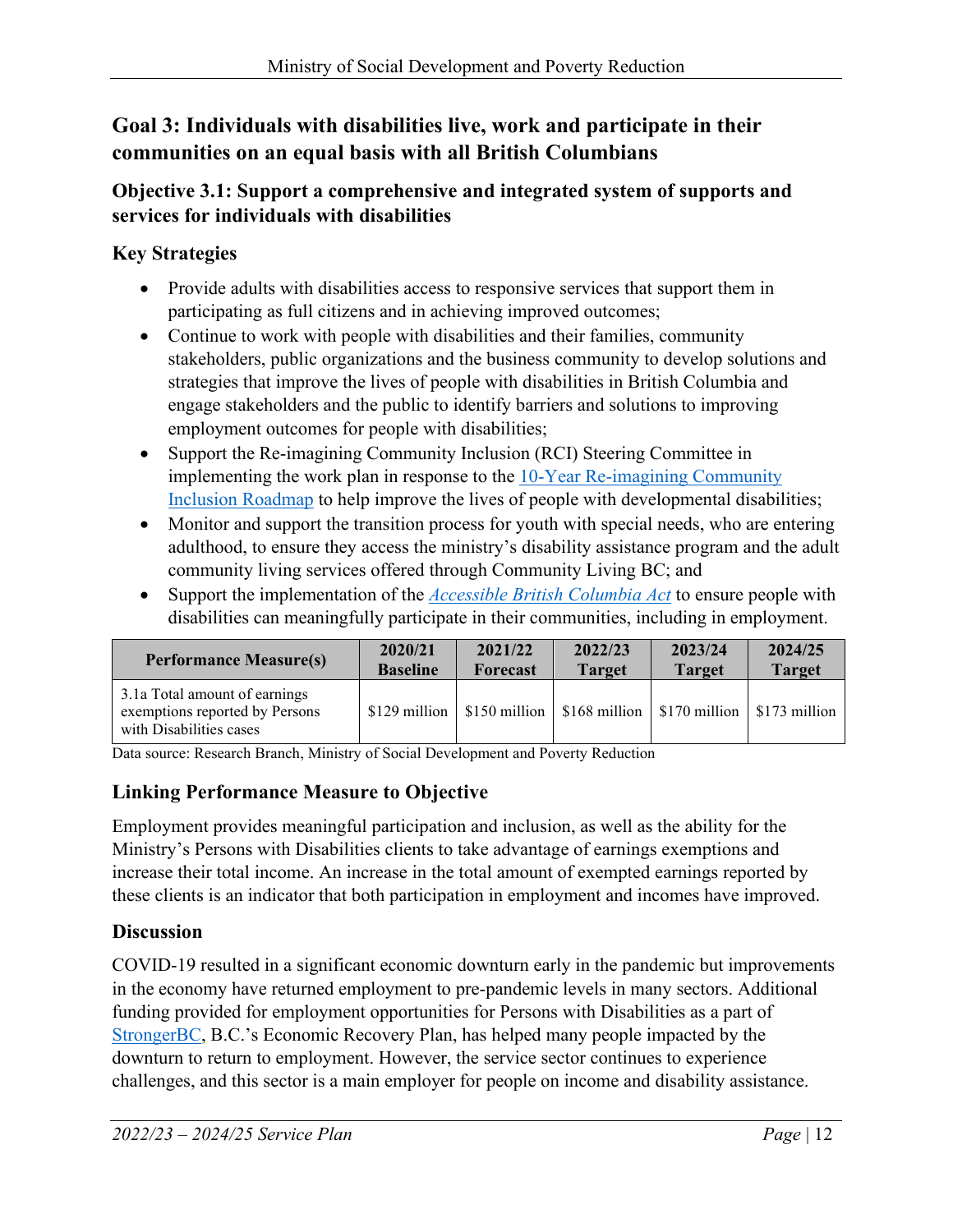While the improvement in the labour market has contributed to increased earnings and exempted amounts for Persons with Disabilities, some of the growth experienced in 2021/22 is the result of the increase in earnings exemptions. For a single person, the annualized earnings exemption was increased from \$12,000 to \$15,000 per year.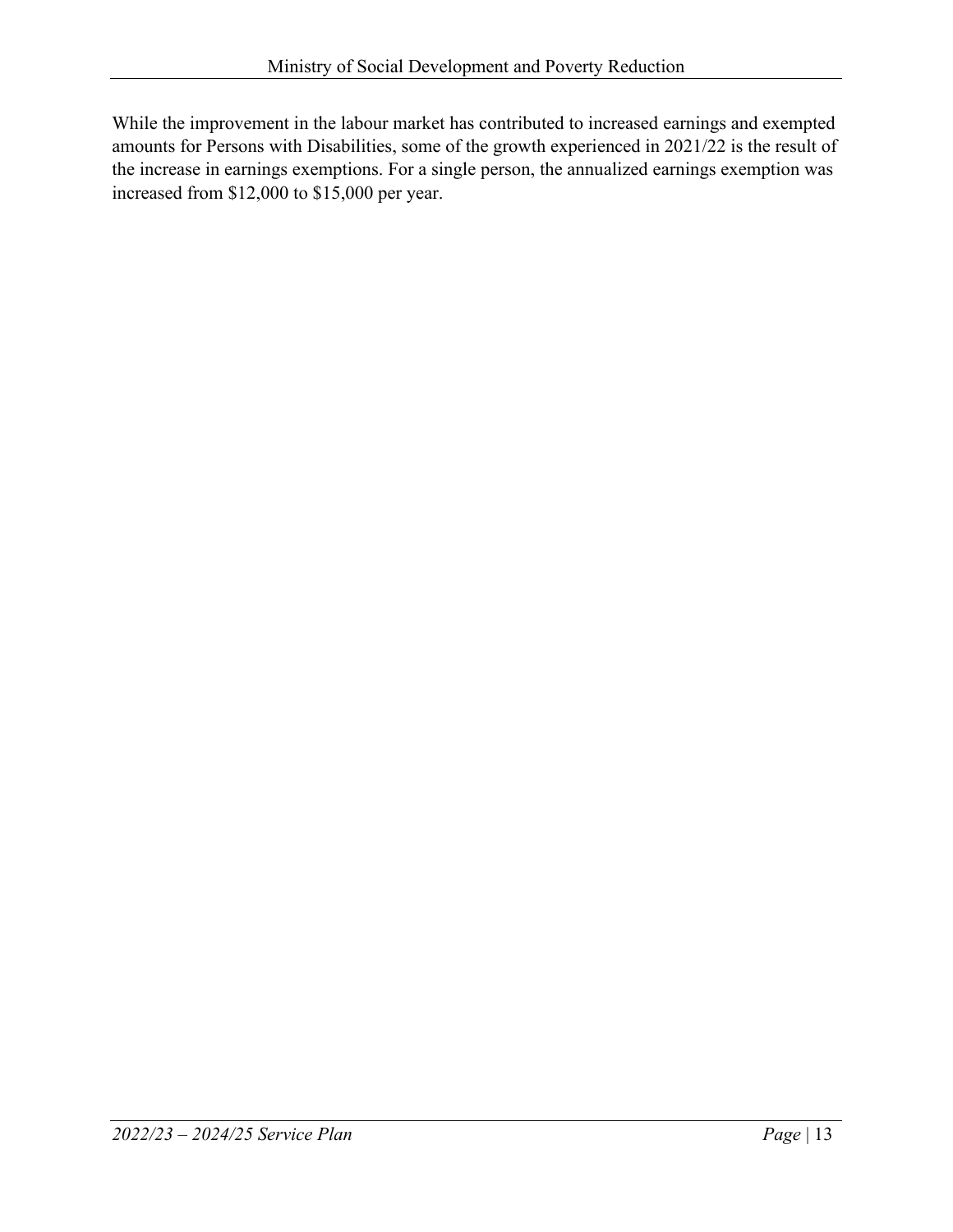# <span id="page-13-0"></span>**Financial Summary**

| <b>Core Business Area</b>                                                | 2021/22<br><b>Restated</b><br>Estimates <sup>1</sup> | 2022/23<br><b>Estimates</b> | 2023/24<br>Plan | 2024/25<br><b>Plan</b> |  |  |  |
|--------------------------------------------------------------------------|------------------------------------------------------|-----------------------------|-----------------|------------------------|--|--|--|
| <b>Operating Expenses (\$000)</b>                                        |                                                      |                             |                 |                        |  |  |  |
| Income Assistance                                                        | 3,027,205                                            | 3,079,080                   | 3,093,986       | 3,109,577              |  |  |  |
| Employment                                                               | 29,169                                               | 29,169                      | 29,169          | 29,169                 |  |  |  |
| <b>Community Living Services</b>                                         | 1,290,394                                            | 1,333,102                   | 1,352,549       | 1,357,549              |  |  |  |
| <b>Employment and Assistance</b><br>Appeal Tribunal                      | 1,849                                                | 1,849                       | 1,849           | 1,849                  |  |  |  |
| <b>Executive and Support Services</b>                                    | 11,817                                               | 12,833                      | 12,550          | 12,802                 |  |  |  |
| <b>Total</b>                                                             | 4,360,434                                            | 4,456,033                   | 4,490,103       | 4,510,946              |  |  |  |
| <b>Ministry Capital Expenditures (Consolidated Revenue Fund) (\$000)</b> |                                                      |                             |                 |                        |  |  |  |
| <b>Executive and Support Services</b>                                    | 2,313                                                | 1,822                       | 1,555           | 1,555                  |  |  |  |
| <b>Total</b>                                                             | 2,313                                                | 1,822                       | 1,555           | 1,555                  |  |  |  |

<sup>1</sup> For comparative purposes, amounts shown for 2021/22 have been restated to be consistent with the presentation of the *2022/23 Estimates*.

\* Further information on program funding and vote recoveries is available in th[e Estimates and Supplement to the](http://www.bcbudget.gov.bc.ca/)  [Estimates.](http://www.bcbudget.gov.bc.ca/)